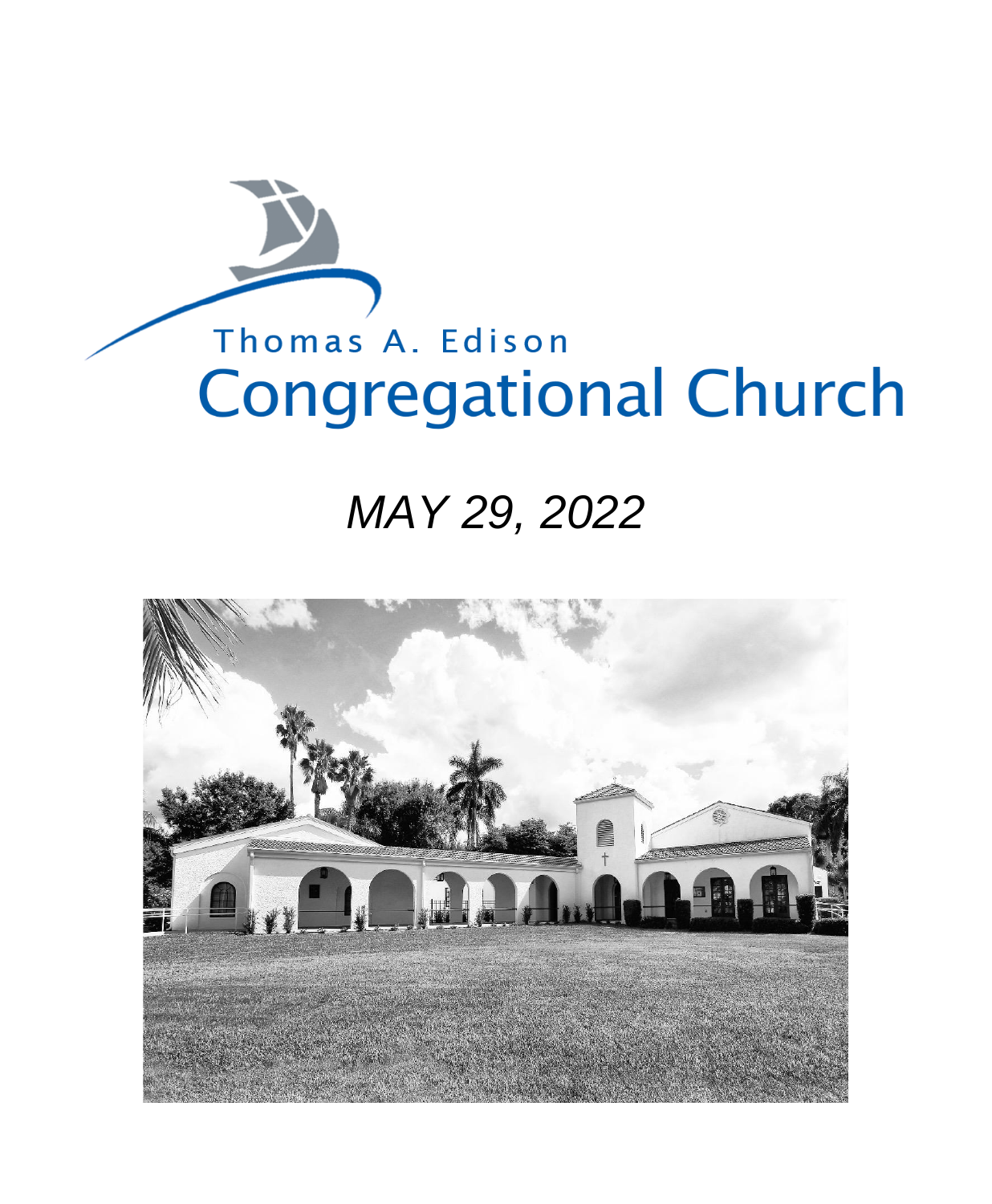### **Order of Worship** *Seventh Sunday of Easter*

(\*\* You are invited to stand.) (Please remember to silence your cell phone during the service.)

*When the prelude begins, let us quiet our hearts and conversation.*

### **Church Bell Calls Us to Worship**

### **Prelude**

### *Jesus, Lover of my Soul*

Tune by: Aberstwyth/Arr. By: Joseph Parry

### **Call to Worship (Responsively)**

One: We worship the God who inhabits our world and indwells in our lives. We need not look up to find God;

### **All: we need only to look around: within ourselves, beyond ourselves, into the eyes of another.**

One: We need not listen for a distant thunder to find God; we need only listen to: **All: the music of life, the words of children, the questions of the curious, the rhythm of a heartbeat.**

One: We worship the God

**All: who inhabits our world and who indwells our lives.**

One: People of faith, let us worship God together.

#### **All: Amen.**

—Adapted from a prayer Posted on the Presbyterian Church USA website, [pcusa.org.](http://pcusa.org/)

### **Hymn of Faith #22**

### *A Mighty Fortress Is Our God*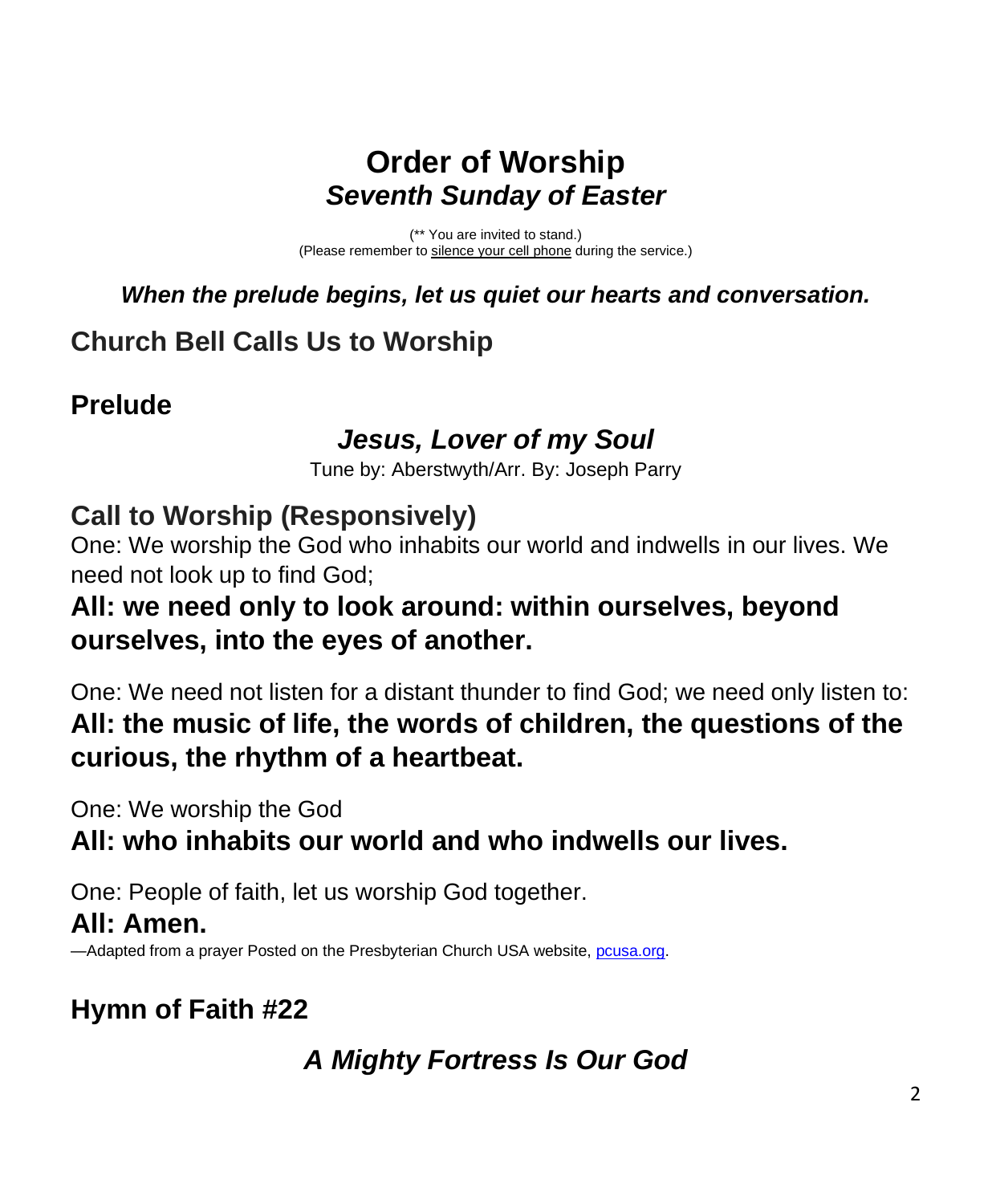### **Passing of the Peace**

May Christ be with You on Your Journey! **And also, with you!**

**Hymn of Lament, Faith and Action God, Our Nation Feels the Loss**

**Tune: For The Beauty of the Earth**

**God, our nation feels the loss as our children pay the cost for the violence we accept, for the silence we have kept. Rachel weeps for children gone; God of love, this can't go on!**

**Jesus, Lord, we hear you say, "Don't turn little ones away!" May we build a kinder land where our children understand: Every child here matters more than the guns we clamor for.**

### **Prayer for the Candles We Light (Responsively)**

One: We light a candle to honor this sacred time of mourning as we continue to grieve the loss of our innocence, safety, security, and too many lives to count. **All: We acknowledge that the intensity of our grief and suffering represents the depth of our love our friends, family and neighbors; and that our tears are a testament to the longing we have for safer neighborhoods, schools, churches, shopping venues and over all community.**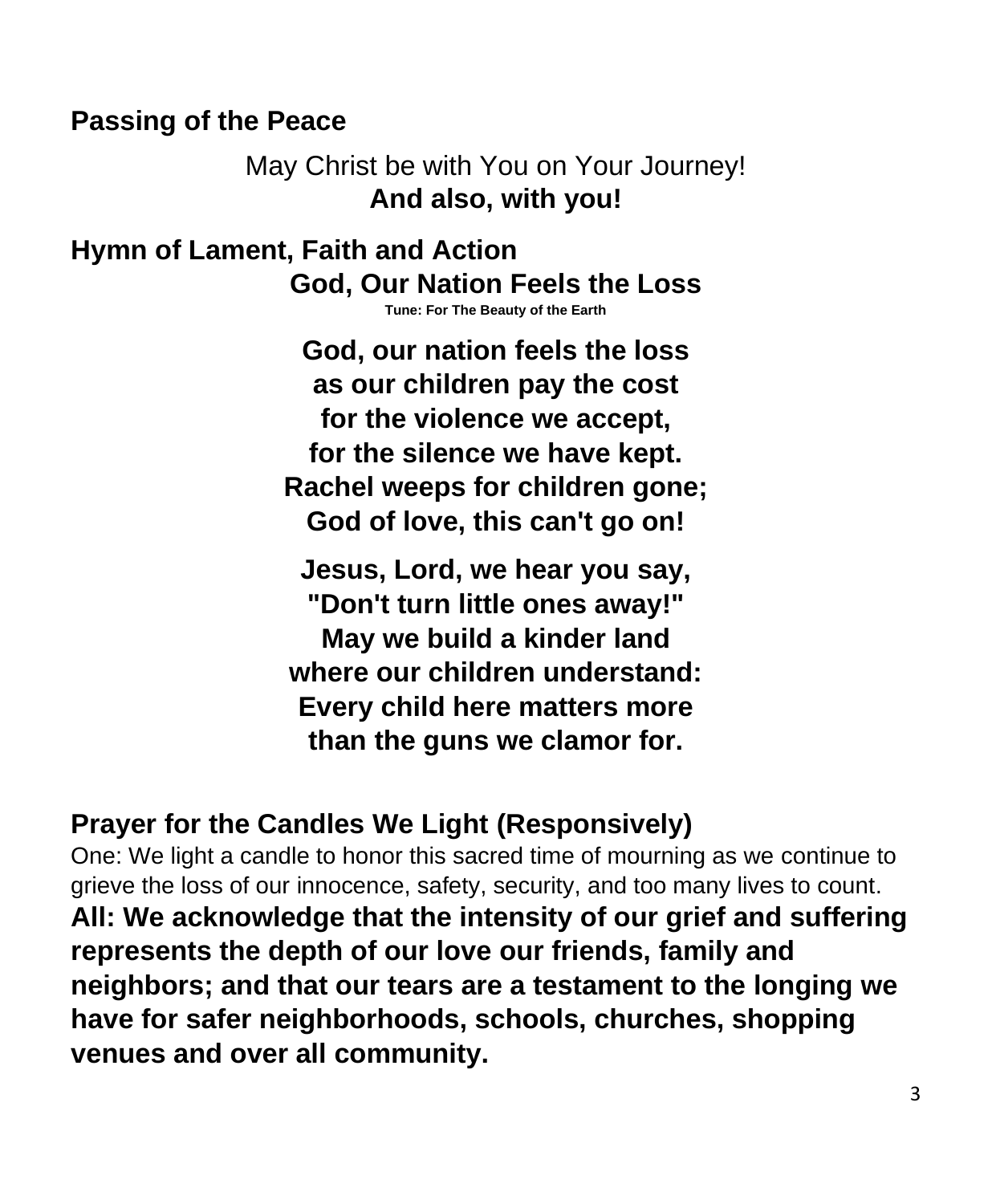One: We pray for faith and courage to face dark days when we feel frightened and alone and for the friendship of others to help bear our burden of grief and our anger at innocence that can't be replaced or recovered.

**All: We are thankful for the opportunity to gather with others who are also broken hearted and understand our sorrow. We are thankful for thoughts, prayers, action, change and new ideas about how we can live in a new community not consumed with fear and violence – someday, someday soon.** 

One: God help each of us be people of prayer and people that work hard to create your Kingdom, on earth as it is in heaven.

### **All: Praying in the name of all that is good and holy, Amen.**

### **Candle Lighting**

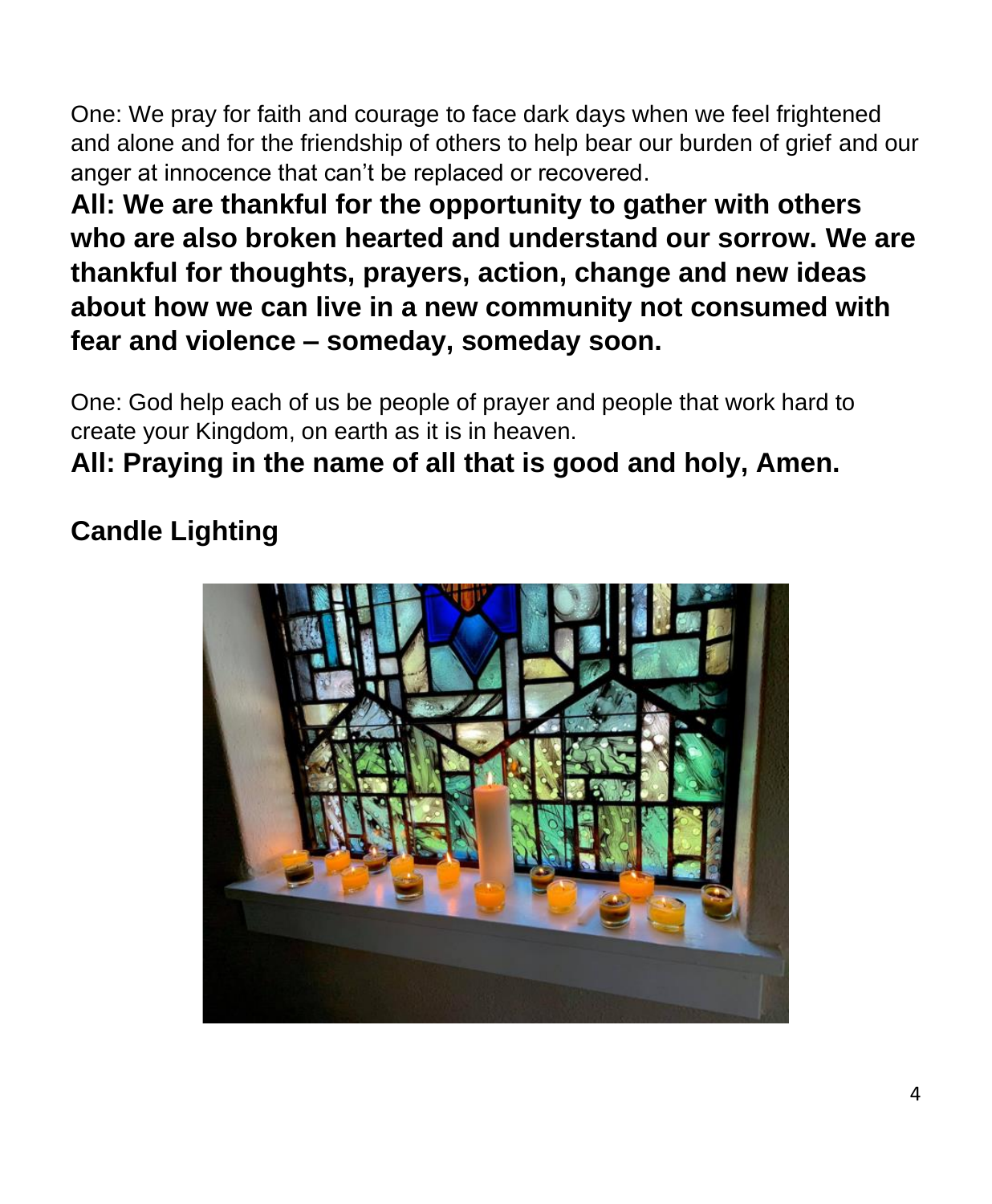#### **Song of Response**

**Holy Spirit, wind and flame, send us out in Jesus' name. May we shout and say, "Enough!" May we build a world of love till the sounds of weapons cease, till our young can grow in peace.**

Tune: For The Beauty of the Earth Text: Copyright © 2022 by Carolyn Winfrey Gillette. All rights reserved. Email: carolynshymns@gmail.com New Hymns: www.carolynshymns.com/

> Hymn Note for "God, Our Nation Feels the Loss" See the reference to the Slaughter of the Innocents: "A voice was heard in Ramah, wailing and loud lamentation, Rachel weeping for her children;

she refused to be consoled, because they are no more" (Matthew 2:18).

This hymn was written in remembrance of the beloved children of God who died in the school shooting at Robb Elementary School in Uvalde, Texas. Many of us, as individuals, do not accept violence, keep silence, or clamor for guns. Yet, as a nation, we do these things, and as a nation, we need to repent; we need to turn around and live a different way. All of us are called to do more than sing and pray; please work for gun safety laws in your community and state.

Permission is given for free use of this hymn for churches and ecumenical services.

#### **Our Lord's Prayer (unison)**

**Our Father, who art in heaven, hallowed be thy name, thy kingdom come, thy will be done on earth as it is in heaven. Give us this day our daily bread and forgive us our debts as we forgive our debtors and lead us not into temptation but deliver us from evil, for thine is the kingdom and the power and the glory forever. Amen.**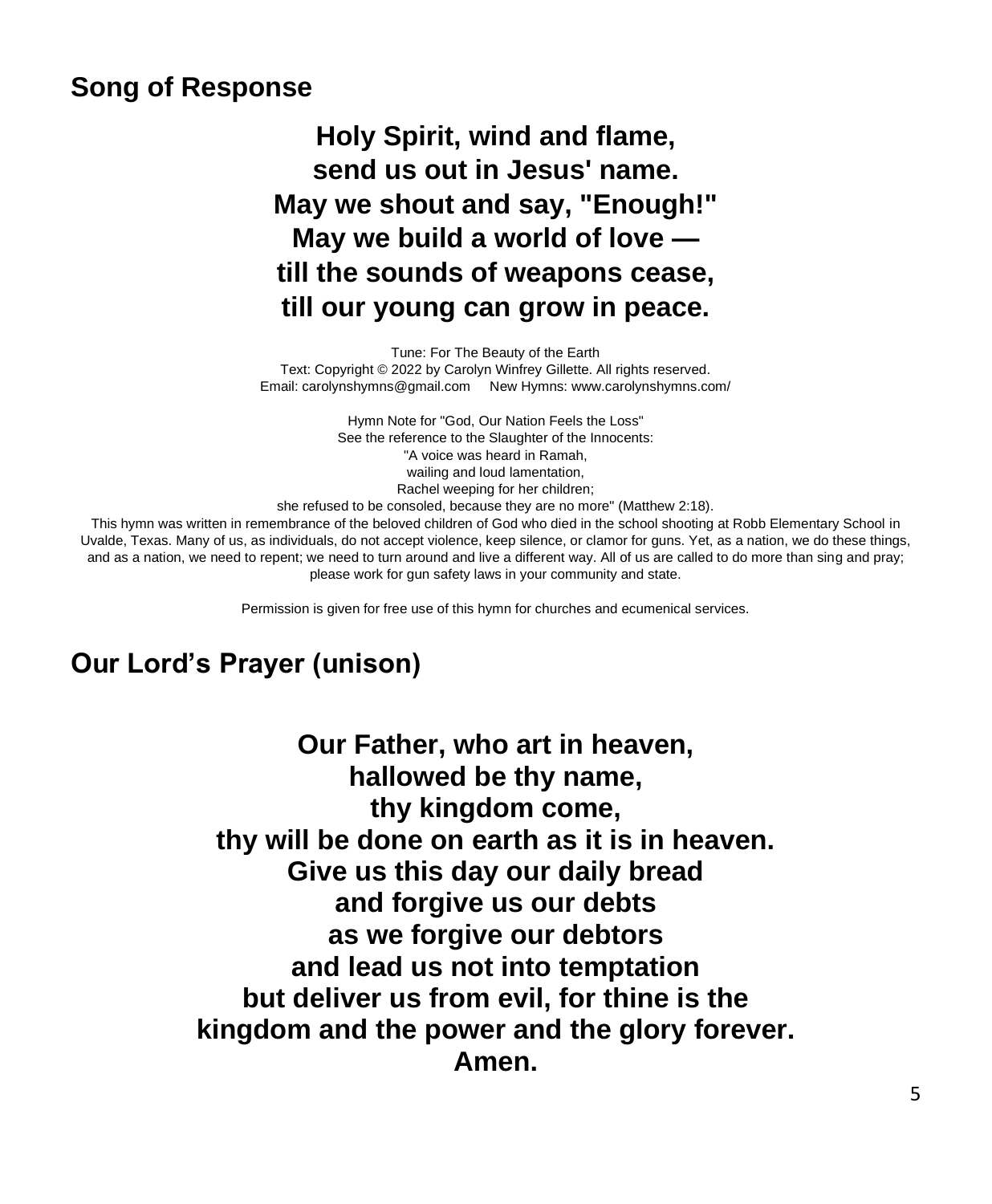### **Scripture for the Day Constrainer Scripture for the Day Constrainer Acts 16:16-34**

#### **Paul and Silas in prison**

 $16$  One day, when we were on the way to the place for prayer, we met a slave woman. She had a spirit that enabled her to predict the future. She made a lot of money for her owners through fortune-telling. <sup>17</sup> She began following Paul and us, shouting, "These people are servants of the Most High God! They are proclaiming a way of salvation to you!" <sup>18</sup> She did this for many days.

This annoyed Paul so much that he finally turned and said to the spirit, "In the name of Jesus Christ, I command you to leave her!" It left her at that very moment.

<sup>19</sup> Her owners realized that their hope for making money was gone. They grabbed Paul and Silas and dragged them before the officials in the city center.  $20$  When her owners approached the legal authorities, they said, "These people are causing an uproar in our city. They are Jews  $21$  who promote customs that we Romans can't accept or practice." <sup>22</sup> The crowd joined in the attacks against Paul and Silas, so the authorities ordered that they be stripped of their clothes and beaten with a rod. <sup>23</sup> When Paul and Silas had been severely beaten, the authorities threw them into prison and ordered the jailer to secure them with great care. <sup>24</sup> When he received these instructions, he threw them into the innermost cell and secured their feet in stocks.

<sup>25</sup> Around midnight Paul and Silas were praying and singing hymns to God, and the other prisoners were listening to them. <sup>26</sup> All at once there was such a violent earthquake that it shook the prison's foundations. The doors flew open and everyone's chains came loose. <sup>27</sup> When the jailer awoke and saw the open doors of the prison, he thought the prisoners had escaped, so he drew his sword and was about to kill himself. <sup>28</sup> But Paul shouted loudly, "Don't harm yourself! We're all here!"

 $29$  The jailer called for some lights, rushed in, and fell trembling before Paul and Silas. <sup>30</sup> He led them outside and asked, "Honorable masters, what must I do to be rescued?"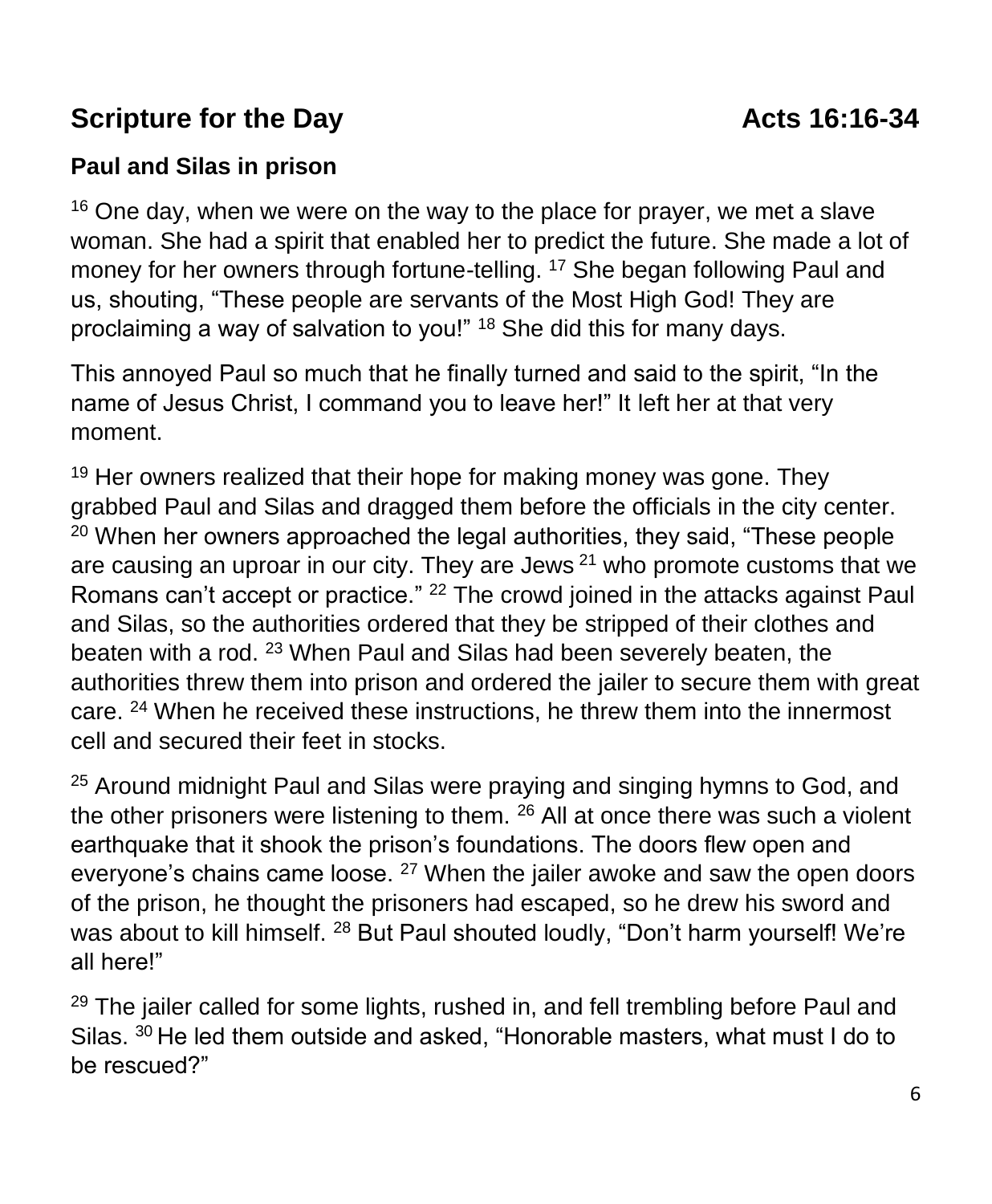$31$  They replied, "Believe in the Lord Jesus, and you will be saved—you and your entire household." <sup>32</sup> They spoke the Lord's word to him and everyone else in his house. <sup>33</sup> Right then, in the middle of the night, the jailer welcomed them and washed their wounds. He and everyone in his household were immediately baptized. <sup>34</sup> He brought them into his home and gave them a meal. He was overjoyed because he and everyone in his household had come to believe in God.

— Common English Version

### **Response to the Sharing of God's Story**

The Story of God for the People of God! **Thanks Be to God!**

**Pastoral Words**

**Hymn of Faith #33 Great Is Thy Faithfulness**

#### **Invitation to the Offering**

*What we give and the spirit with which we give it, enables this church to make a difference in the lives of all whom we touch.*

#### **Offertory**

#### *Inno Festoso*

(Festival Hymn) By: Felix Mendelssohn

**\*\* Doxology**

**Praise God, from whom all blessings flow; Praise Him all creatures here below; Praise Him above ye, heavenly host; Praise Father, Son, and Holy Ghost. Amen.**

WORDS: Ken Thomas: MUSIC: Old 100<sup>th</sup>, attributed to Louis Bourgeois, 1551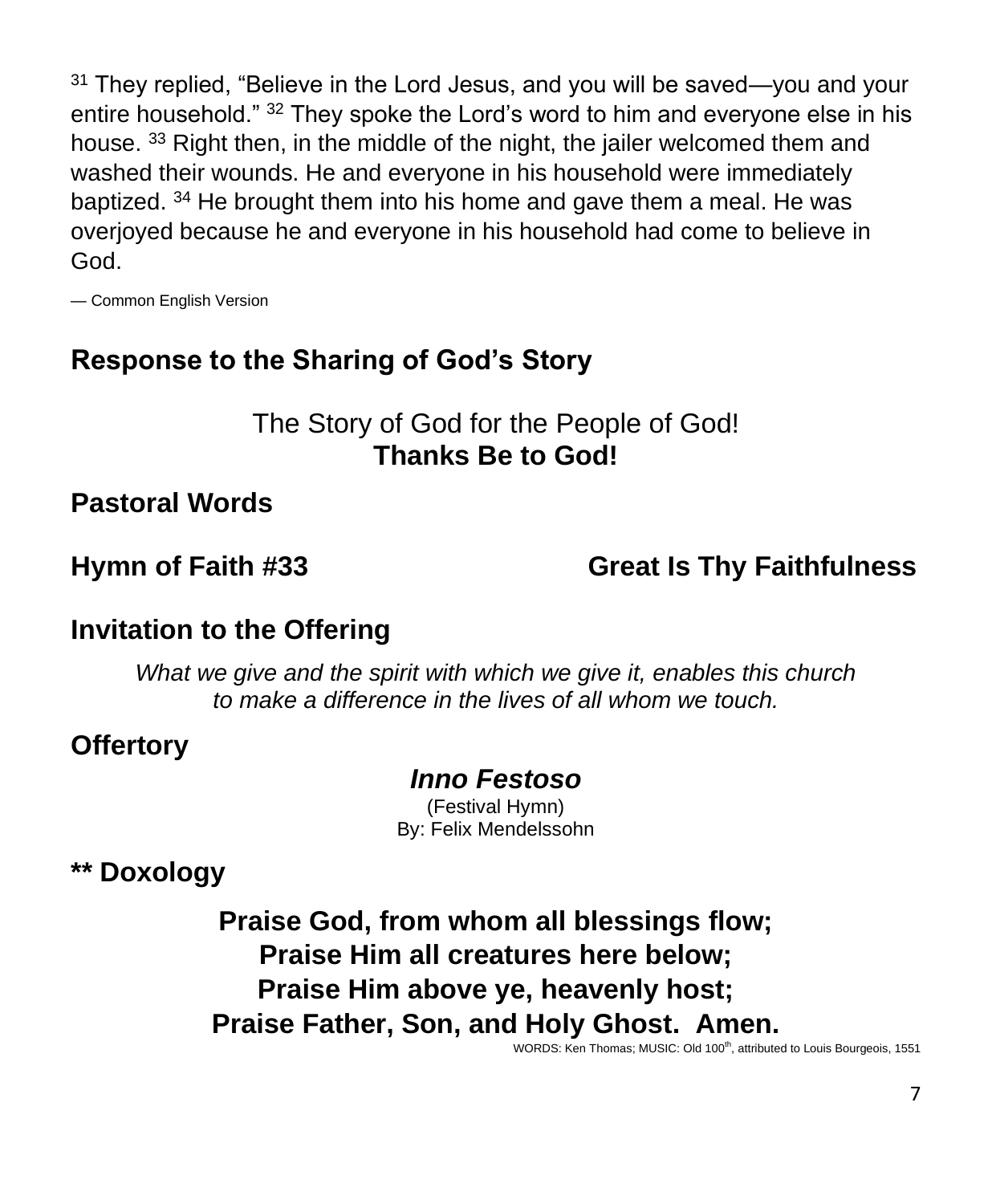### **Life of Our Church**

**Quilting on Wednesday at 12:00 pm.**

**Mid-Week Prayers and Coffee with the Pastors (May 18 – June 29) 11:00 AM, Wednesday (Prayers from 7 different Religious Groups)**

> **Intermezzo Singers Summer Concert St. Hillary's Episcopal Church 6:30 PM, Wednesday, June 1 Free Concert Singing for the good health of it with friends in a dementia-inclusive choir featuring a variety of favorite songs from Doo-Wop to Broadway**

### **Memorial Day Weekend Blessing (Responsively)**

One: In the quiet sanctuaries of our own hearts, let each of us name and call on the One whose power over us is great and gentle, firm and forgiving, holy and healing ...

### **All: God, You, who created us, who sustain us, who call us to live in peace, hear our prayer this day.**

One: Hear our prayer for all who have died, whose hearts and hopes are known to you alone …. Hear our prayer for those who put the welfare of others ahead of their own and give us hearts as generous as theirs …. Hear our prayer for those who gave their lives in the service of others, and accept the gift of their sacrifice … Help us to shape and make a world where one day we will lay down the arms of war and turn our swords into ploughshares for a harvest of justice and peace …. Comfort those who grieve the loss of their loved ones and let your healing be the hope in our hearts...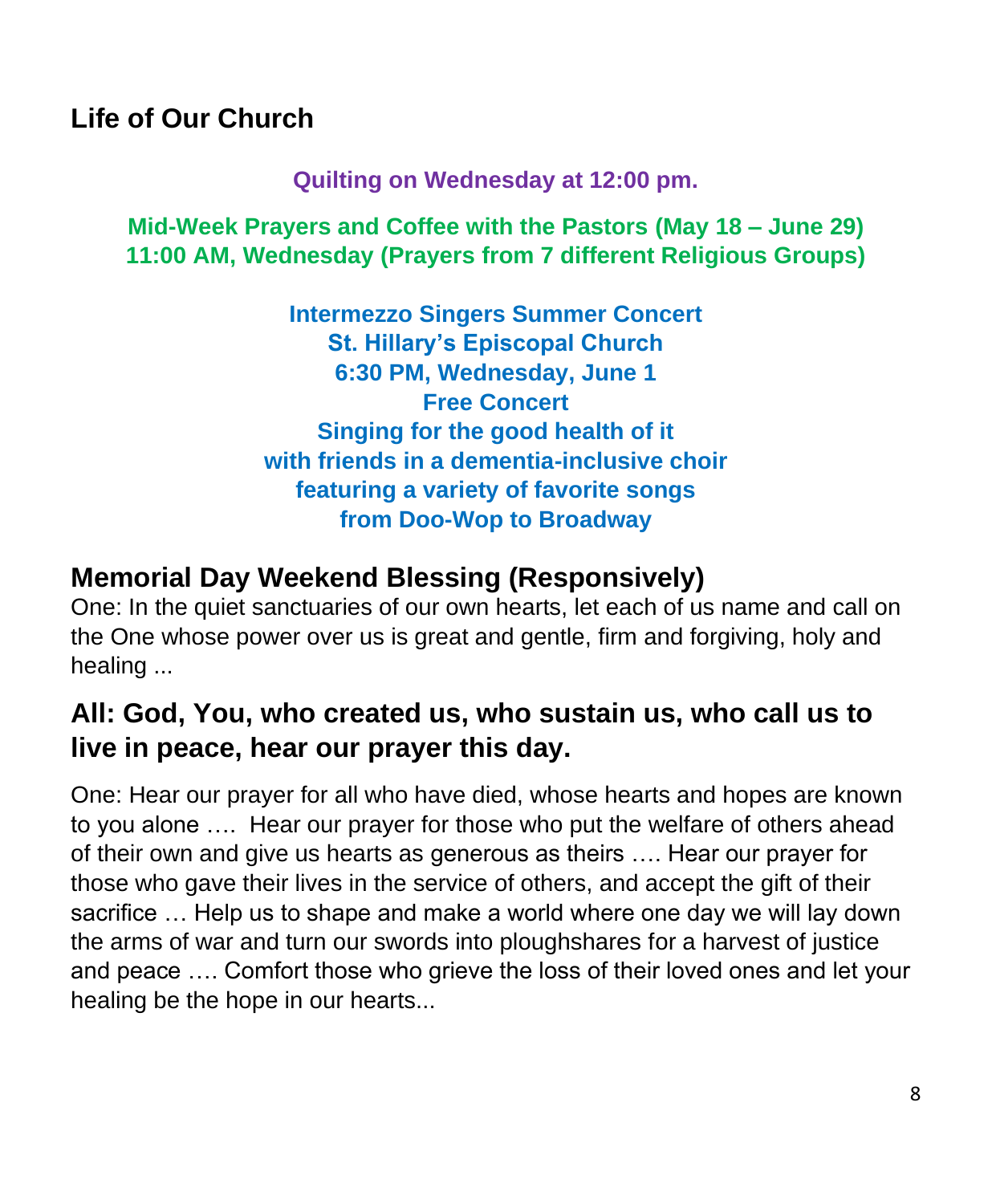### **All: Hear our prayer this day and in your mercy answer us in the name of all that is holy.**

One: May the peace of God be with you.

### **All: And also, with you! Amen.**

- Slightly adapted from a prayer written by Austin Fleming, found [@ https://www.xavier.edu/jesuitresource/online](https://www.xavier.edu/jesuitresource/online-resources/prayer-index/memorial-day)[resources/prayer-index/memorial-day](https://www.xavier.edu/jesuitresource/online-resources/prayer-index/memorial-day)

### **Postlude**

### **Fantasia on "America the Beautiful"**

Tune: Moderna Arranged By: Rex Koury

## **Memorial Day Prayer**

Creator God, it is in a spirit of love and community that we pause on this Memorial Day to remember the lives lost and the lives forever changed. In doing so, may we also remember your great love for us. May we remember that there is no greater demonstration of love than choosing to lay down one's life for another. May our somber celebrations this day honor those who made that choice and the many more willing to do so if called upon. May we remember that even in the darkest days of war, terror, or sorrow, you promise to sustain us, to give us strength, and to provide us with a deep and abiding peace.

In safeguarding the legacy of those who paid the ultimate price, may we become ever more vigilant in our love for others, our nation, and the cause of freedom, justice, and peace throughout the world. Amen.

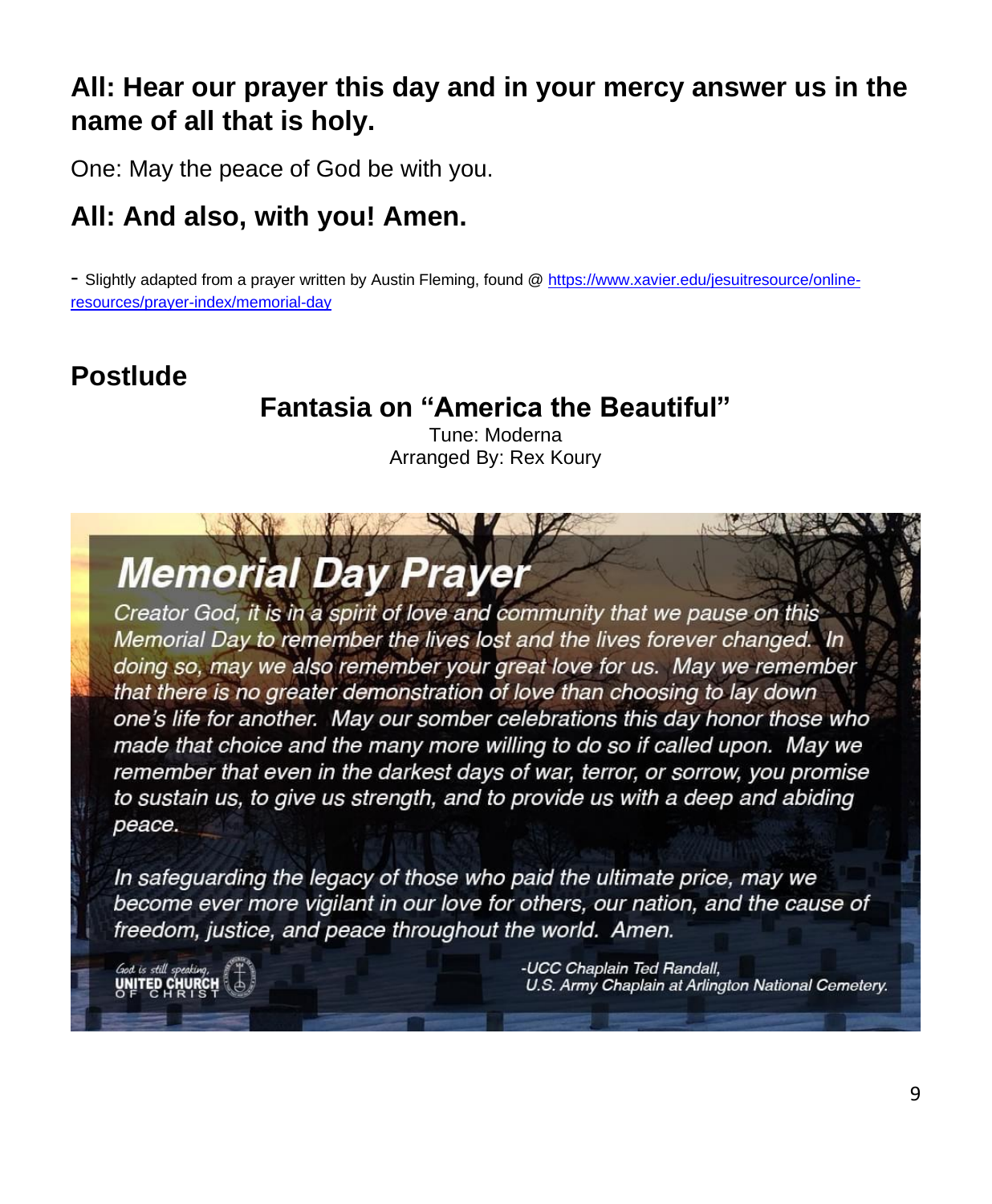#### **Notes and Cards can be sent to Kathy Baumann at: Winkler Court Attn: Kathy Baumann, 3250 Winkler Ave Fort Myers, Fl. 33913**

### **PRAYER LIST**

#### **Our Church Members:**

Kate Baumann; Roy Shipley; Susan M.; Malcolm Youngquist; Jack & Bev Becton; Tom Sherman;

#### **Friends & Family:**

Pat Tangusol (Friend of the Church and Quilter); KC (Friends of Lori Main);

Ruth Mackechnie (Extended Family of Caroleah Mackechnie);

Larry Zeigler (Lana's Husband); Bernice (Friend of Bill Persons);

Leon & Wes (friends of Patty Newcomer) & Joan (Patty's Mother);

Lisa and Brian (Bill Person's daughter and son-in-law)

**\_\_\_\_\_\_\_\_\_\_\_\_\_\_\_\_\_\_\_\_\_\_\_**

### **Time With Our Children and Today's Scripture**

#### Acts 16:16-34/The Best of a Bad Situation

#### By [Lois Parker Edstrom](https://sermonwriter.com/lois-parker-edstrom/)

(Note to Family Members/Care Givers/Teachers/Clergy): This text is difficult for kids. I've pared it down to an element suitable for them.)

The disciple, Paul and his friend, Silas traveled around to different cities telling others about God's love.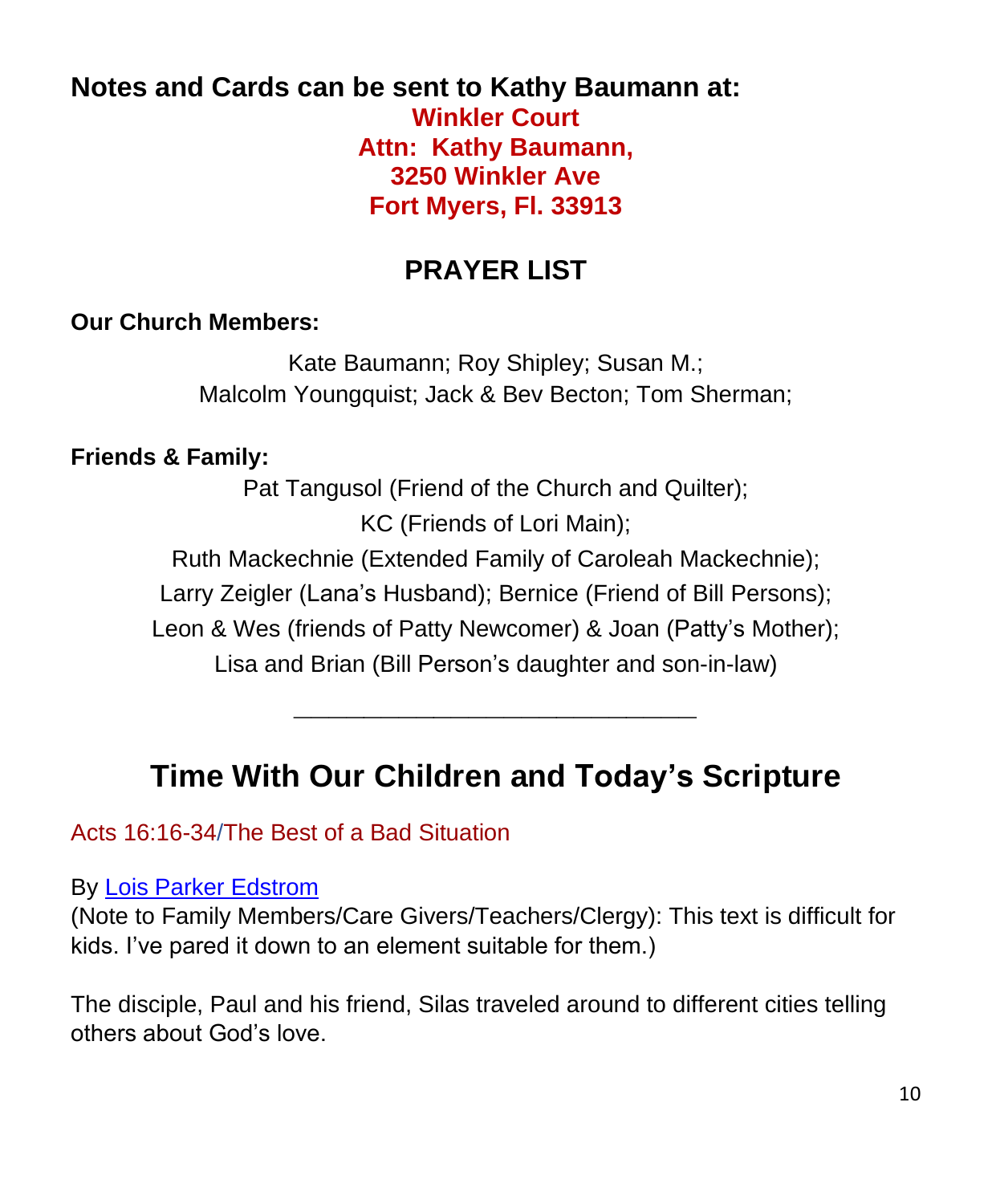Because they were in a different part of the country, in an area that had different laws and customs, there was a misunderstanding and these two men were beaten and thrown into prison. How scary would that be!

Now here is an important lesson that we can apply to our own lives. When they found themselves in prison they may have been frightened and they were undoubtedly in pain from the beating. They probably were angry about what had happened to them, but they did something unexpected.

The story tells us that "about midnight Paul and Silas were praying and singing hymns to God, and the prisoners were listening to them" (16:25).

Wow, that seems remarkable. These two men, even though they found themselves in a terrible situation, decided to pray and sing to God. They made a choice to turn to God and give thanks. They made the best of a bad situation. There may be times in your life that will be difficult. You may find yourself in an unfair or frightening situation. At that time, you can make an important decision–– you can choose to "pray and sing to God." You can decide to make the best of a bad situation.

The story tells us that other prisoners listened to Paul and Silas praying and singing. Not only were Paul and Silas strong, they helped the other prisoners understand that they also could pray and stay strong. Making good choices helps us through tough times. Pray and sing to God. Find your strength.

Scripture quotations from the World English Bible Copyright 2010, Richard Niell Donovan - Adapted from Homiletics Online

## *Making good choices helps us through tough times. Pray and sing to God.*

*Find your strength***.**

*These are a few of God's favorite things…*